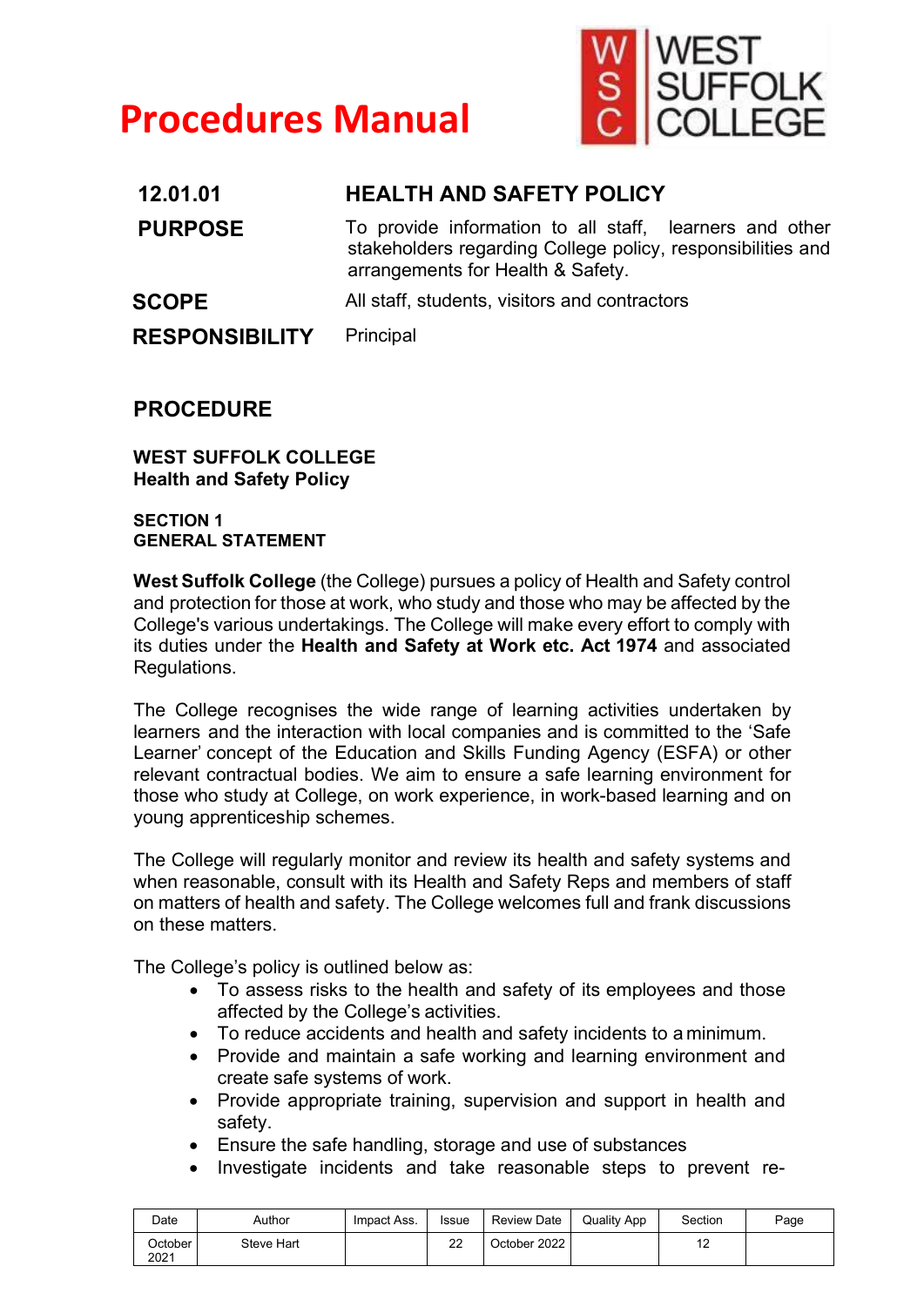occurrence

- Inform and consult with employees and liaise with others, regarding matters of health and safety, including arrangements for action in the event of emergency.
- Co-operate and co-ordinate activities with employees and others affected by its activities.
- Review its arrangements and procedures on a regular basis and strive to attain continuous improvement in risk control and the health, safety and welfare culture.
- To monitor and ensure the safety of all learners on work placement and who are undertaking an Apprenticeship with the College and its partners.
- To monitor the safety of staff and learners at College Out Centres.

Employees are reminded that they have responsibilities under the **Health and Safety at Work etc. Act 1974** and associated Regulations.

# **Responsibility for Health and Safety**

Ultimate responsibility for Health and Safety at the College rests with:

Nikos Savvas *Principal (Chief Executive)*

Signed: Viventure Dated:

Review date . . . . . . October 2021 . . . . . . . . . . .

| Date            | Author     | Impact Ass. | <b>Issue</b> | <b>Review Date</b> | <b>Quality App</b> | Section | Page |
|-----------------|------------|-------------|--------------|--------------------|--------------------|---------|------|
| October<br>2021 | Steve Hart |             | າາ<br>ے      | October 2022       |                    | . .     |      |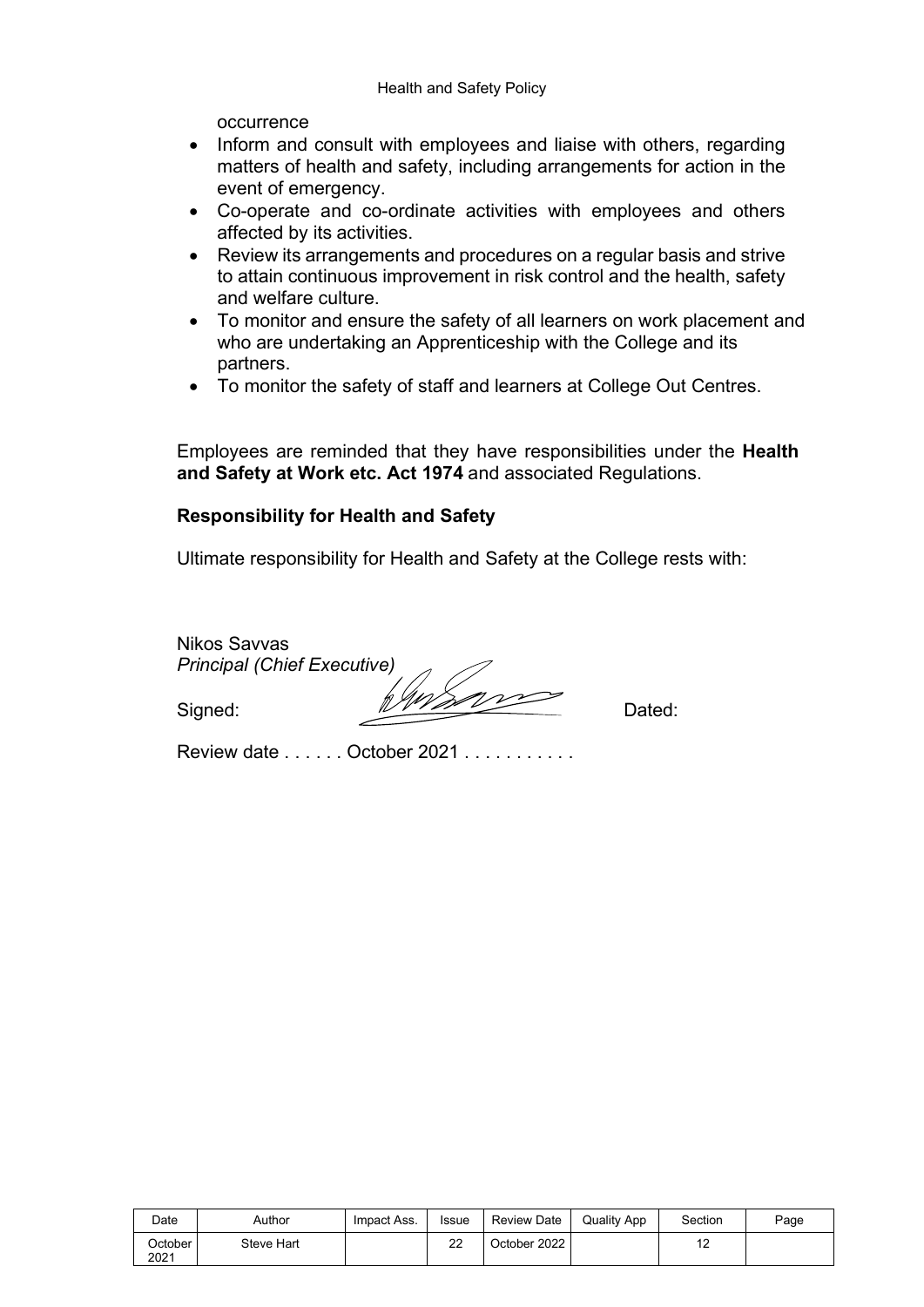# **SECTION 2 HEALTH AND SAFETY RESPOSIBILITIES**

(Organisational Chart ref. 01.01.02 in Procedures Manual)

# **Board of Governors**

The Board of Governors empower the Principal to meet the College's moral and legal responsibilities for Health and Safety. They will appoint a Governor to have responsibility for Health and Safety. Thus, Governor in officio will be a member of the Health and Safety Committee and work with the Health and Safety Manager and the Committee to monitor the application of Health and Safety across the organisation and report regularly to the governing body.

# **The Principal**

The College Principal is ultimately responsible for Health and Safety under the Health and Safety at Work etc. Act 1974.

# **Senior and Central Management Teams**

The Senior and Central Management Teams are responsible for ensuring that they:

- Meet Legislation and Standards.
- Have appropriate financial support for Health and Safety.
- Take account of Health and Safety when planning new or on-going projects.
- Consult on matters of Health and Safety.
- Are correctly trained and competent in matters of Health and Safety.

# **Health & Safety Manager**

The Health and Safety Manager has responsibility for:

- Leading on matters of Health, Safety and related issues.
- Ensuring that all staff complete and record all reports and assessments that are required to comply with health and safety legislation and to support staff in preparation of such reports and assessments.
- Ensuring risk control is in place and where appropriate maintaining records.
- Liaising with the Occupational Health Nurse/Physician.
- Liaising with and acting for the College when dealing with statutory bodies.
- Liaise with relevant contractual bodies for Health and Safety issues.
- Supporting the CPD programme that ensures employees receive the appropriate health and safety training.

# **College Management Team**

College Management are responsible for ensuring that:

- Safety rules are followed by all.
- They maintain the safety of staff, learners and visitors.
- Ensure that risk assessments are written and in place with controls implemented.
- Ensure safe methods and procedures are used and carried out.
- Ensure Health and Safety is considered when planning new and current projects.
- All plant and work equipment within the workplace is maintained in a safe condition.

| Date            | Author     | Impact Ass. | Issue  | Review Date  | <b>Quality App</b> | Section               | Page |
|-----------------|------------|-------------|--------|--------------|--------------------|-----------------------|------|
| October<br>2021 | Steve Hart |             | ົ<br>ے | October 2022 |                    | $\overline{a}$<br>. . |      |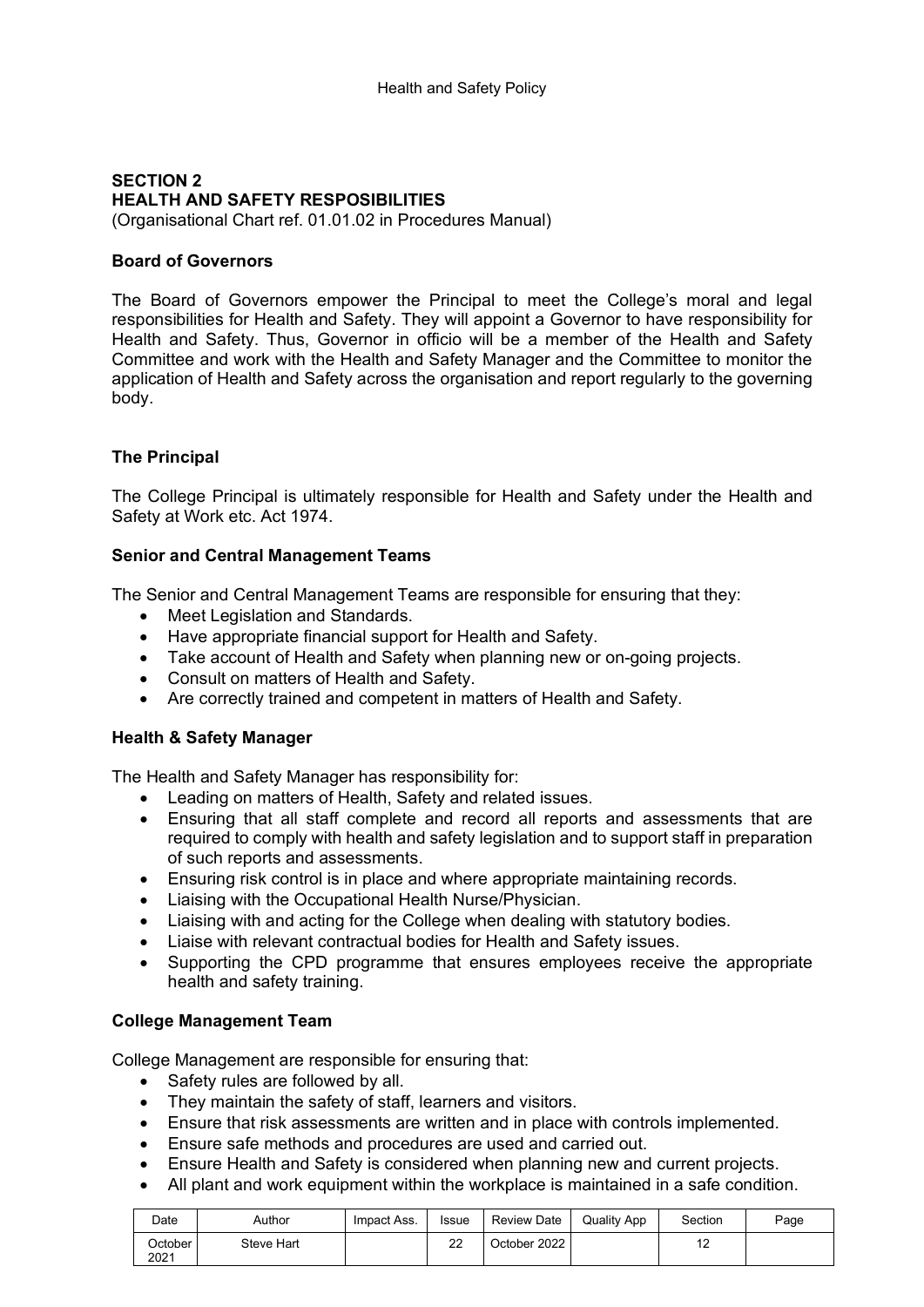• Ensure supervisors are competent.

#### **Line Managers**

Line Managers are responsible for ensuring that:

- Staff are working safely and that learners are studying safely.
- Risk assessments are in place and have been shared with all necessary parties, all significant risks are controlled, safe methods are implemented and used and staff are complying with written safety instructions.
- Risk assessments are reviewed annually to ensure the controls put in place are working.
- Risk assessments are reviewed and updated if they may no longer be effective or there has been changes in the workplace or process that could lead to new risks, also following any reported problems, accidents or near misses.
- Any hazardous substances are stored, transported, handled and used in a safe manner.
- Staff are encouraged to report hazards and raise health and safety concerns.
- All accidents, incidents, ill health, dangerous occurrences are reported promptly.

# **Employees and Students**

Employees and students also have duties, they must for example:

- Take reasonable care for their own health and safety and that of others who may be affected by their actions or omissions at work.
- Use any machinery, equipment, dangerous substance, vehicles or safety device provided by the College in accordance with any training and/or instructions received.
- Where required write Risk Assessments and ensure that safe methods are implemented and used.
- Co-operate with the College on all health and safety matters and comply with all aspects of health and safety legislation.
- Inform the College of any situation which they consider might represent a serious and immediate danger to health and safety or any matter which they consider represents a shortcoming in the college's health and safety arrangements.
- Not remove or interfere with any signs or equipment that the College has provided in the interests of health and safety.
- Report all work related accidents, incidents (e.g. near misses), diseases or conditions to their line manager for recording.
- Make sure they are aware of the location of the nearest fire alarm call point, fire extinguisher position and fire exit as well as the plan to be followed in the event of fire.

| Date            | Author     | Impact Ass. | <b>Issue</b> | Review Date  | <b>Quality App</b> | Section | Page |
|-----------------|------------|-------------|--------------|--------------|--------------------|---------|------|
| October<br>2021 | Steve Hart |             | ົ<br>∠∠      | October 2022 |                    | . .     |      |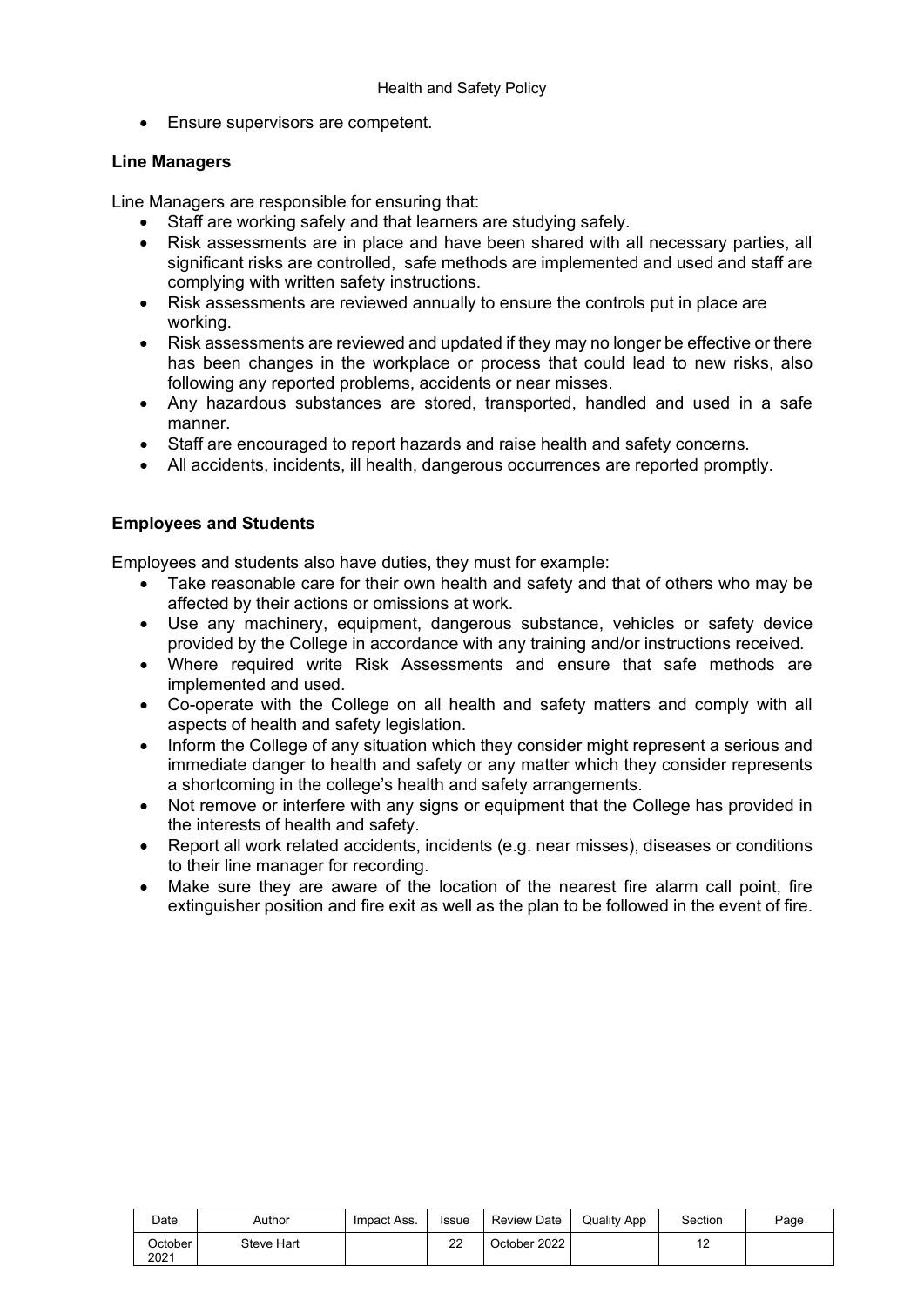# **SECTION 3 ARRANGEMENTS FOR HEALTH AND SAFETY**

# **West Suffolk College Health & Safety Plan**

West Suffolk College has based arrangements for health and safety on the Health and Safety Executive's guidance (HSG65).

Figure 1. below shows the interrelationship between the elements of the Plan, Do, Check, Act cycle and College inputs.

Figure 1.



Review performance and statistics Update plans, policies and procedures Implement lessons learnt

| Date            | Author     | Impact Ass. | <b>Issue</b> | <b>Review Date</b> | <b>Quality App</b> | Section | Page |
|-----------------|------------|-------------|--------------|--------------------|--------------------|---------|------|
| October<br>2021 | Steve Hart |             | 22           | October 2022       |                    | . .     |      |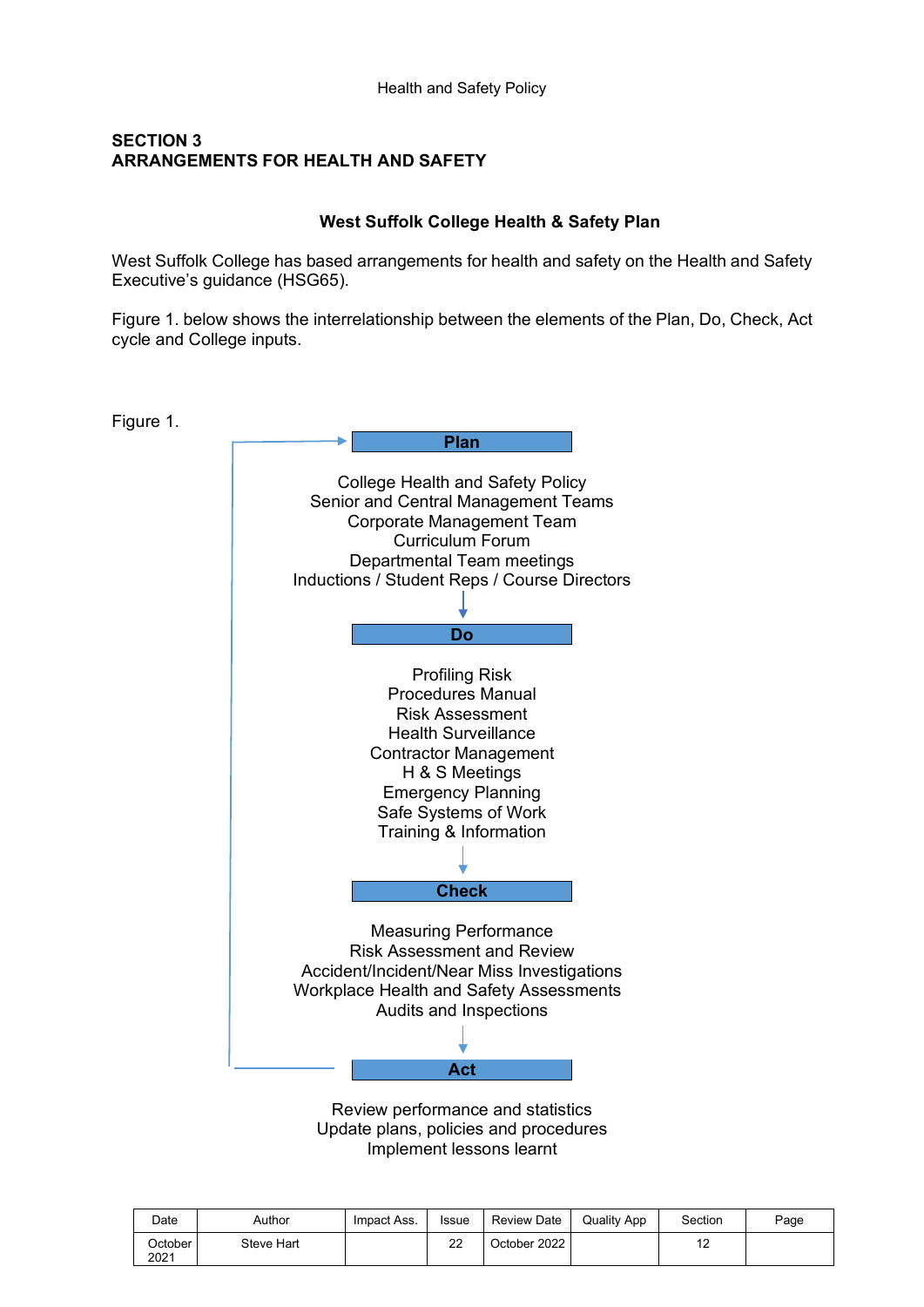The College Health and Safety Manager leads, manages and assists the College to meet its duties under the Health and Safety at Work Act 1974 and associated legislation. The College affords appropriate training, financial support and authority to enable the manager to undertake these responsibilities.

An Occupational Health Service provider is contracted by the College to ensure employees are suitable for the tasks they undertake; monitor the effects of working practices on health and reduce sickness absence through appropriate management of medical conditions.

The College assesses the risks to health and safety, implements appropriate controls and provides any necessary training and information. Health and safety management is kept under regular review.

The College plans its undertakings and proposed undertakings, considering health and safety at the concept stage. Where it is reasonably practicable to do so, health and safety will be 'designed out' through elimination of hazards, or properly managed and mitigated by selecting appropriate and proportionate control measures.

#### **Policies and Procedures**

The College publishes its policies and procedures on SharePoint which is available to all staff. The following lists those pertaining to health and safety.

#### **Emergencies**

| 12.04.01 | <b>FIRST AID PROCEDURE</b>                              |
|----------|---------------------------------------------------------|
| 12.05.01 | Learners Reporting Sick (Not Requiring First Aid)       |
| 12.06.01 | <b>Accident/Incident Reporting Procedure</b>            |
| 12.07.01 | Action in the event of Fire/Emergency                   |
| 12.11.01 | <b>Bomb Threat and Suspicious Packages</b>              |
| 12.13.01 | <b>Gas Leak Procedure</b>                               |
| 12.17.01 | <b>Business Continuity Plan</b>                         |
| 12.18.01 | <b>Evacuation Procedures for Those With Impairments</b> |
| 12.22.01 | <b>Lift Emergency Release</b>                           |
| 12.36.01 | Non Accidental Explosion and Hostile Intruder           |
|          |                                                         |
| Safety   |                                                         |
|          | $\sim$ $\sim$ $\sim$                                    |

| 12.15.01 | <b>Collection and Disposal of Contaminated Sharps</b> |
|----------|-------------------------------------------------------|
| 07.18.01 | <b>Maternity, Paternity and Adoption Policy</b>       |
| 04.23.01 | <b>Work Related Experience Policy</b>                 |
| 12.28.01 | <b>Driving for Work</b>                               |
| 12.20.01 | <b>Asbestos Policy</b>                                |
| 01.07.01 | <b>Safeguarding Procedure</b>                         |
| 02.05.01 | <b>Colour Vision Awareness - Career Advice</b>        |

#### **Health**

| 12.08.01 | Procedure For Eyesight Testing and Provision For Spectacles for Those |  |  |                                                    |  |  |                                                               |  |  |  |
|----------|-----------------------------------------------------------------------|--|--|----------------------------------------------------|--|--|---------------------------------------------------------------|--|--|--|
|          |                                                                       |  |  | Identified As DSE (Display Screen Equipment) Users |  |  |                                                               |  |  |  |
| 12.10.01 |                                                                       |  |  |                                                    |  |  | Medical Fitness for Learners and Staff Undertaking Physically |  |  |  |
|          | <b>Demanding Courses and Sessions</b>                                 |  |  |                                                    |  |  |                                                               |  |  |  |

| Date            | Author     | Impact Ass. | <b>Issue</b> | Review Date  | <b>Quality App</b> | Section | Page |
|-----------------|------------|-------------|--------------|--------------|--------------------|---------|------|
| October<br>2021 | Steve Hart |             | ົ<br>22      | October 2022 |                    | . .     |      |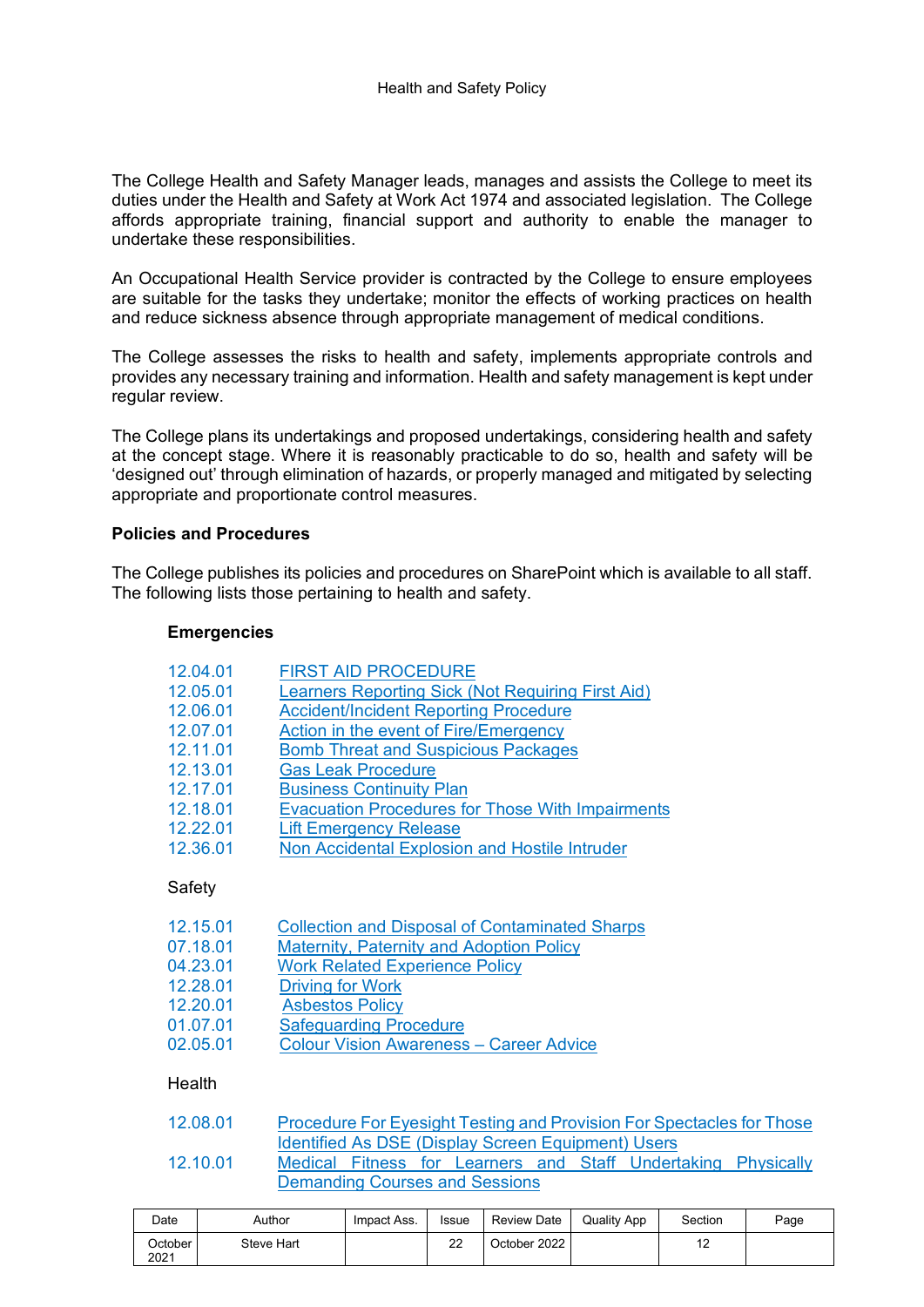#### Health and Safety Policy

- 07.01.01 [Recruitment and Selection Policy](https://wscac.sharepoint.com/collegedocuments/ProceduresManual/Procedures%20Manual/07%20%E2%80%93%20Human%20Resources/07.01.01%20Recruitment%20and%20Selection%20Policy.pdf#search=07%2E01%2E01)
- 07.10.01 [Staff Health Wellbeing Attendance Policy](https://wscac.sharepoint.com/collegedocuments/ProceduresManual/Procedures%20Manual/07%20%E2%80%93%20Human%20Resources/07.10.01%20Staff%20Health%20Wellbeing%20Attendance%20Policy.pdf#search=07%2E10%2E01)<br>01.23.01 Confidentiality Policy and Procedure Dis
- 01.23.01 [Confidentiality Policy and Procedure -](https://wscac.sharepoint.com/collegedocuments/ProceduresManual/Procedures%20Manual/01%20-%20College%20Organisation/01.23.01%20Special%20Education%20Needs%20and%20Disabilities%20Policy%2019-20.pdf#search=01%2E23%2E01) Disability<br>07.03.01 Stress Management Policy
- **[Stress Management Policy](https://wscac.sharepoint.com/collegedocuments/ProceduresManual/Procedures%20Manual/07%20%E2%80%93%20Human%20Resources/07.03.01%20%20Stress%20Management%20Policy.pdf#search=07%2E03%2E01)**

# Management of Health and Safety

| 12.02.01 | College Duty Officer Procedures                                     |
|----------|---------------------------------------------------------------------|
| 12.03.01 | The Health and Safety Committee                                     |
| 12.09.01 | <b>Instructing Contractors</b>                                      |
| 12.12.01 | <b>Staff Health and Safety Manual</b>                               |
| 12.14.01 | <b>Hot Work Permit: Protocol</b>                                    |
| 12.16.01 | <b>Electrical Work Permit: Protocol</b>                             |
| 12.20.01 | <b>Asbestos Policy</b>                                              |
| 12.21.01 | Administration of Prescribed Medication to Persons Without Medical, |
|          | <b>Nursing or Paramedical Training</b>                              |
| 04.58.01 | The Taking of Photographic Images on College Premises               |
| 12.24.01 | <b>Safety of Work Equipment</b>                                     |
| 12.25.01 | The Health and Safety Inspection for Hired Venues for Teaching      |
| 12.26.01 | <b>Control Of Substances Hazardous to Health</b>                    |
| 12.27.01 | <b>Fire Marshal Procedure</b>                                       |
| 12.28.01 | <b>Driving for Work</b>                                             |
| 12.29.01 | <b>Smoking Policy</b>                                               |
| 12.30.01 | <b>Electrical Portable Appliance Testing</b>                        |
| 12.31.01 | <b>RIDDOR Reporting Procedure</b>                                   |
| 12.32.01 | <b>Scaffolds and Tower Scaffolds</b>                                |
| 12.33.01 | <b>Use of Force or Restraint</b>                                    |
| 12.35.01 | <b>Personal Protective Equipment</b>                                |
| 04.22.01 | Visits by Learners, Educational Trips and Travel                    |
| 13.01.01 | <b>Events Organisation</b>                                          |
| 13.04.01 | Use of Photographs: Consent form for Visitors                       |
|          |                                                                     |

# **Departmental Health and Safety Files**

Each department holds a health and safety file which contains the Risk Assessments for activities undertaken in that area of study/work which for example may include COSHH, Manual Handling and DSE (Display Screen Equipment) assessments.

# **Work Place Learning (including work experience and Young Apprentices)**

The College holds a main health and safety record on each employer where Work or Industry Placement full time students and Apprentices are located. This record is located on our Customer Relationship Management (CRM) system. Additionally, an Apprentice health and safety induction record is held on UNIT-e, which forms part of the learner on boarding safely to training with the College.

# **Teaching Areas**

Individual teaching areas have Safe Systems of Work for tasks and activities. Where appropriate the Safe Systems of Work are clearly displayed next to equipment or in teaching areas.

| Date            | Author     | Impact Ass. | <b>Issue</b> | <b>Review Date</b> | Quality App | Section | Page |
|-----------------|------------|-------------|--------------|--------------------|-------------|---------|------|
| October<br>2021 | Steve Hart |             | າາ<br>22     | October 2022       |             | . .     |      |